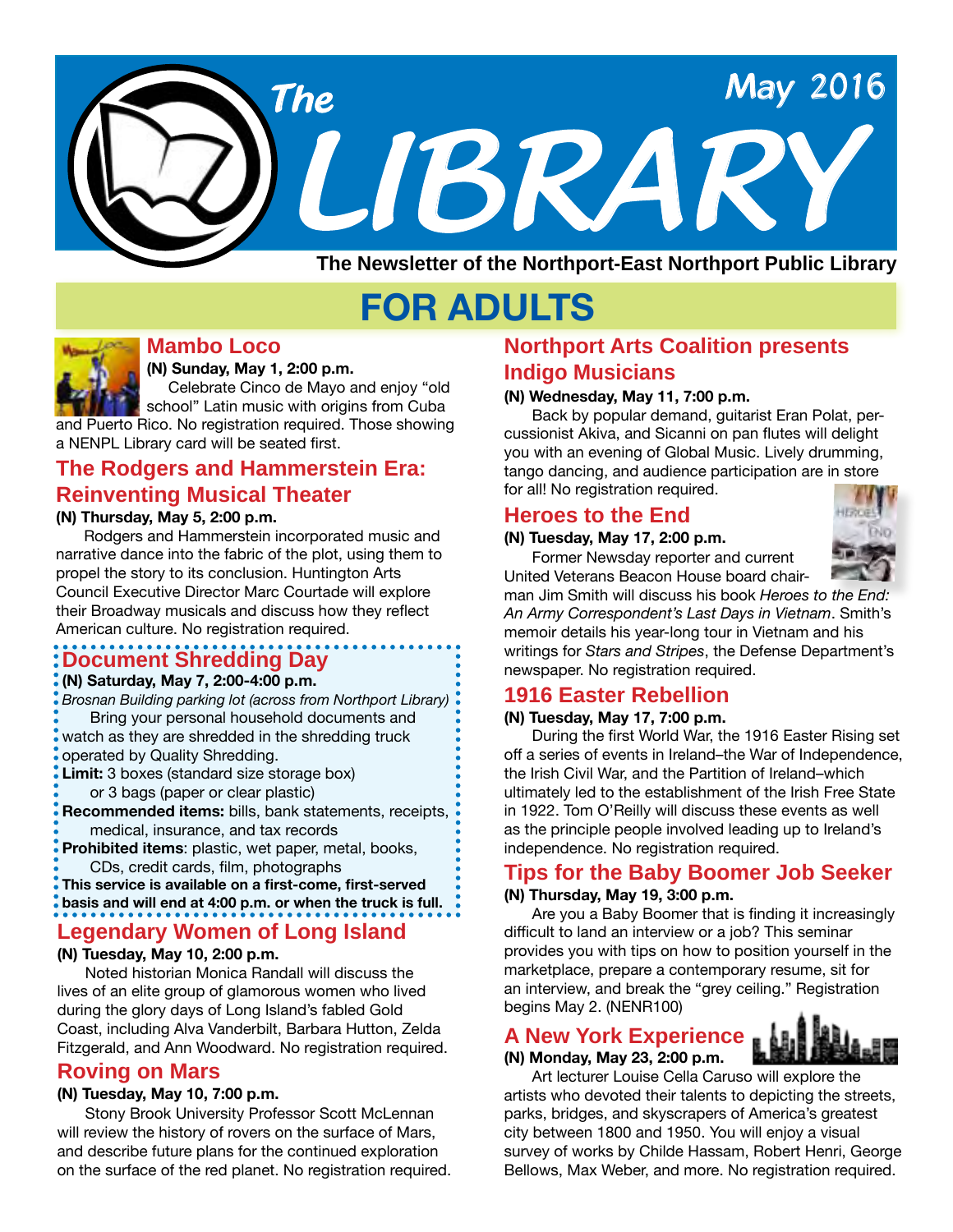# **FOR ADULTS**

### **Medicare Counseling**

**(N) Tuesday, May 17, 9:30-11:30 a.m. by appt.**

A volunteer HIICAP counselor will answer questions about Medicare and supplementary insurance. Registration begins May 3 at the Northport Library or online. (NENA575)

## **Poetry Readers**

**(EN) Thursdays, May 5, 12, 19, 26, 2:30 p.m.**

"Nothing is as beautiful as spring," wrote Gerard Manley Hopkins. Examine the human condition through the eyes and minds of poets old and new. New members welcome. No registration required.

# **Blood Pressure Check**

#### **Wednesday, May 4,**

#### **(N) 9:30-10:30 a.m. & (EN) 11:00 a.m.-12 noon**

A nurse from the Visiting Nurse Service is available to provide a free blood pressure check. No registration required.

# **Current Events in Perspective**

#### **(N) Friday, May 20, 10:00 a.m.**

 Join Michael D'Innocenzo, Distinguished Professor Emeritus of History at Hofstra University, to explore significant national and international developments. All attending are welcome to share their views. No registration required.

# **Taste the World of Tea**

#### **(N) Thursday, May 19, 7:00 p.m.**

Clipper Ship Tea Company will expand your knowledge about the various types of tea, where tea comes from, and how it's made. You will also taste nine teas from around the world. This program is sponsored by The Friends of the Library. Registration is underway at either building or online. (NENA570)



# **Color More, Stress Less**

**(N) Tuesday, May 24, 2:00 p.m.** Enjoy an afternoon of relaxation and fun with Barbara Feinstein while you

learn about the benefits of adult coloring for your mind and body. Find out about the newest coloring books, pencils, crayons, and free online sources. All attendees will receive goodies and giveaways in this interactive program! Registration begins May 2 at either building or online. (NENA576)

# **Retired Senior Volunteer Program (RSVP) of Suffolk**

**(N) Wednesday, May 11, 10:00 a.m.-12:30 p.m.**

A RSVP representative will be available to discuss opportunities for older Americans to remain active and make a difference in their communities. Visit the "Drop In" table in the main lobby to learn about RSVP's programs and services. No registration required.

### **Intermediate Photoshop**

**(N) Monday, May 2, 7:00 p.m.**

Learn intermediate features and editing techniques in Adobe Photoshop including retouching, filters, effects, and more. Prerequisite: Introduction to Adobe Photoshop or equivalent. Registration underway at either building or online. (NENC196)



### **Sketch, Draw & Paint with iPad (N) Thursday, May 12, 7:00 p.m. Hands On**

Join an Apple Store representative to learn about basic techniques for sketching, drawing, and painting with the iPad. We will go step-by-step and sketch together as a group, building a gallery of artwork. iPads and styluses will be available for use or you can bring your own iPad (iOS 9 required), stylus, and Apple ID and password. Registration begins May 2 at either building or online. (NENC197)

# **Cinema at the Library: Film and Discussion**

**(N) Wednesday, May 25, 6:30 p.m.**

**(N) Tuesday, May 3, 7:00 p.m.** We will discuss selected stories from

Join Huntington's Cinema Arts Centre co-director Dylan Skolnick to view and discuss *The Big Short*, the shocking true story about four men who predicted the recent financial crisis and made a bold attempt to expose the dark underbelly of modern banking. No registration required.

#### **iPad & iPhone: Photos & Photography (N) Wednesday, May 18, 7:00 p.m.**

Learn how to capture and share stunning photos with your iPad and iPhone. Apple-certified trainer John Budacovich will demonstrate how to compose a shot, edit using the Photos app, and share your snaps. Learn how to organize and store photos on your device. Bring your device. No registration required.

- **Magnification devices**
- **Reading machines**
- Computers with voice, large print, and braille
- Devices for daily living
- • Service providers and county agencies

#### **SeniorNet: Best Travel Apps (N) Thursday, May 26, 2:00 p.m.**

Travel apps can help ensure that you make the most of your vacation or local area day trip. Join us for a demonstration of the best apps designed to be used when you are at your destination of choice. No registration required.

#### **Introduction to Windows 10 (EN) Tuesday, June 7, 7:00 p.m. Hands On**

Find out about the latest version of Windows and how to access and install your own free copy. Learn how to use the desktop to work with files, folders, and applications. Also learn how to use the new start menu, help, and search features. Prerequisite: Basic computer skills. Registration begins May 16 at either library building or online. (NENC003)

# **FOR ADULTS**

# **Let's Talk: English Conversation**

**(EN) Friday, May 6, 20, 7:00 p.m.**



 Practice your English with our informal conversation group. No registration required.

#### **Quick Reads**

#### **(EN) Friday, May 27, 7:00 p.m.**

This informal reading group is designed for intermediate English language learners. Pick up this month's reading selections at the Circulation Desk.

## **Defensive Driving**

### **AARP Smart Driver Course**

#### **(EN) Wednesday, May 4 and Thursday, May 5, 9:30 a.m.-12:30 p.m.**

Registration is underway at the East Northport Library only. (NENA572)

Please note: These courses promote safe driving and help participants maintain their driving skills. *Check with your insurance company about the specific insurance and point reduction available to you.*

#### **(EN) Mondays, May 9 & 16, 7:00-10:00 p.m. Fee: \$36**

# **(N) Mondays, June 6 & 13, 1:00-4:00 p.m.**

Registration begins May 16 at the Northport Library only. (NENA577)

Applications are available at both buildings. **(N) Saturday, June 11, 9:00 a.m.-3:30 p.m. Fee: \$36**

Fee: \$20 for AARP members (\$25 for non-members), payable to AARP by *check or money order only* at registration.

Applications are available May 11 at both buildings.

# **New Non-Fiction Bestsellers**

 Non-fiction titles from the New York Times Bestseller list are now being included in our Bygone Bestseller Collection! They're shelved right after our fiction Bygones, and have a Bygone spine label. Check them out!

# **Truth Be Told**

**(N) Thursday, May 5, 7:00 p.m.** Our nonfiction group will discuss *Fordlandia: The Rise and Fall of Henry Ford's Forgotten Jungle City* by Greg Grandin.



# **Short Story Central**

*Leaving the Sea* by Ben Marcus.

### **Page Turners**

**(N) Thursday, May 12, 2:00 p.m.** The group will discuss *The Marriage of Opposites* by Alice Hoffman.

### **Novel Ideas**

**(N) Monday, May 23, 7:00 p.m.**

 We will discuss *Circling the Sun* by Paula McLain.

*Copies of the discussion books are available at the Northport Library Circulation Desk. Short stories are available at both buildings.*

# **See For Yourself: An Assistive**

# **Technology and Resource Fair**

**Friday, May 20, 10:00 a.m.-4:00 p.m.**

**Suffolk Cooperative Library System (SCLS) 627 North Sunrise Service Road (Exit 55), Bellport**

 Meet with exhibitors to learn about resources available for people who are blind or visually impaired including:

 Admission is free and no registration required. Transportation is on your own. For further information call SCLS Outreach Services 631-286-1600.

 $-3 -$ 

 The Library recently hosted a Job Fair sponsored by the Suffolk County One-Stop Employment Center. Nearly 250 job seekers attended the fair and met with more than 30 companies to discuss employment opportunities in the fields of health, business, education, and more.











### **Cooking with Hops**

#### **(N) Thursday, June 16, 7:00 p.m.**

Chef Charlie will demonstrate how to cook IPA braised bratwurst and smokey sauerkraut, Lager steamed mussels and andouille sausage, and chocolate Porter tiramisu. Taste samples of these dishes, learn about alcohol-free and gluten free options, and go home with the recipes. Registration begins May 16 at either building or online. (NENA578)



#### **(N) Thursday, June 2, 10:00 a.m.**

# **How to Get a Civil Service Job** *Upcoming June Programs:*

A Suffolk County Department of Civil Service representative will discuss Civil Service employment opportunities in the county, towns, schools, libraries, and villages. No registration required.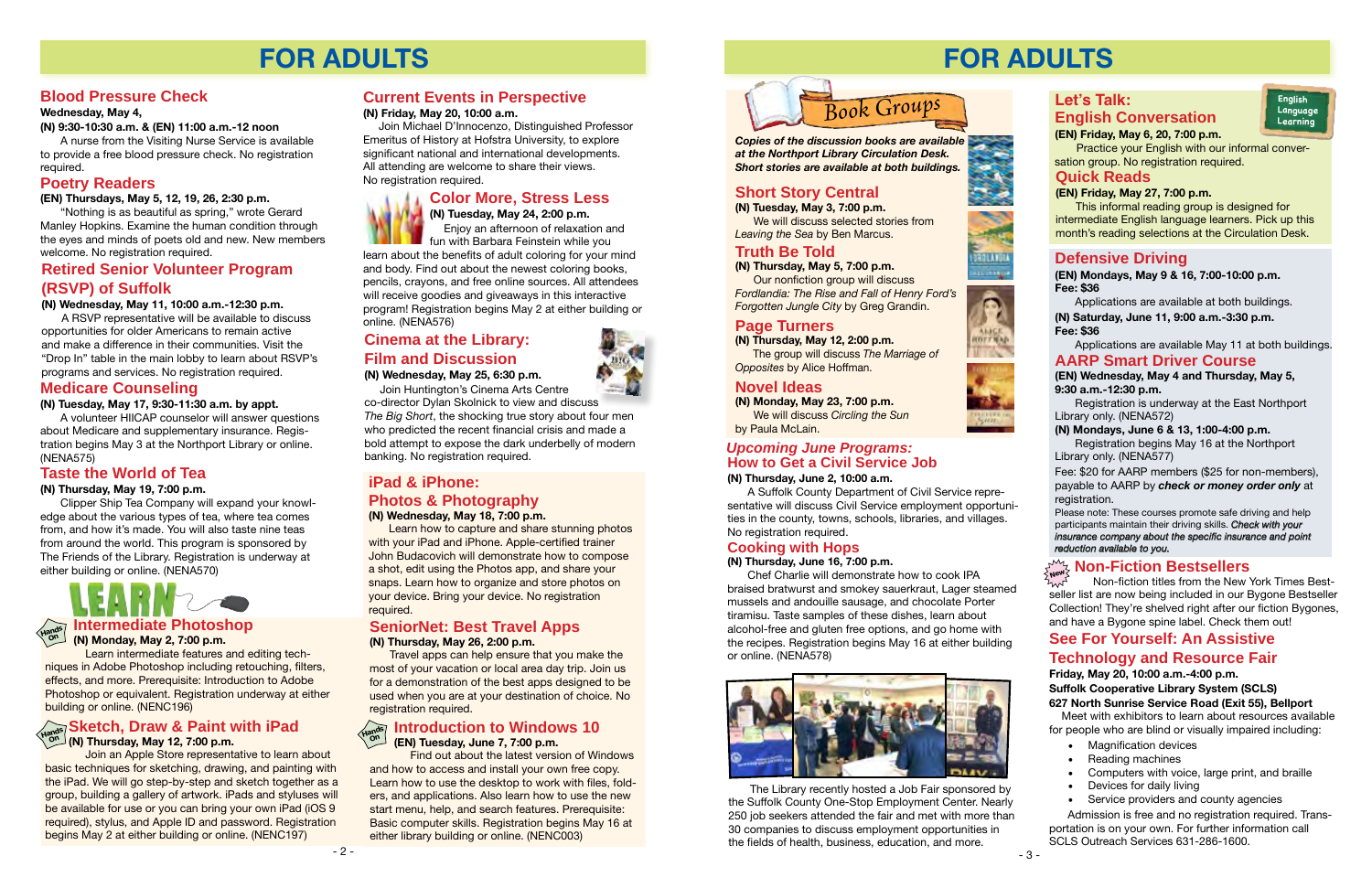| * * * * * *<br><b>MOVIES</b><br>for Adults<br><b>Friday</b><br>* * * * * *                                                                                                                                                                                                                                                                                                                                                                                                                                                                                                                                      |                                                              |                                                                                                                                                                                                                                            | 2016                                                                                                                                                                                                                                                                                              | <b>May</b>                                                                                                                                                                                                                                                                                                              | 2016                                                                                                                                                                                                                                                                                                                                                                |                                                                                                                                                                                                                                |                                                                                                                                                                                                       |
|-----------------------------------------------------------------------------------------------------------------------------------------------------------------------------------------------------------------------------------------------------------------------------------------------------------------------------------------------------------------------------------------------------------------------------------------------------------------------------------------------------------------------------------------------------------------------------------------------------------------|--------------------------------------------------------------|--------------------------------------------------------------------------------------------------------------------------------------------------------------------------------------------------------------------------------------------|---------------------------------------------------------------------------------------------------------------------------------------------------------------------------------------------------------------------------------------------------------------------------------------------------|-------------------------------------------------------------------------------------------------------------------------------------------------------------------------------------------------------------------------------------------------------------------------------------------------------------------------|---------------------------------------------------------------------------------------------------------------------------------------------------------------------------------------------------------------------------------------------------------------------------------------------------------------------------------------------------------------------|--------------------------------------------------------------------------------------------------------------------------------------------------------------------------------------------------------------------------------|-------------------------------------------------------------------------------------------------------------------------------------------------------------------------------------------------------|
| The Lady in the Van<br>(N) Friday, May 6, 2:00 p.m.                                                                                                                                                                                                                                                                                                                                                                                                                                                                                                                                                             | <b>Sunday</b>                                                | <b>Monday</b>                                                                                                                                                                                                                              | <b>Tuesday</b>                                                                                                                                                                                                                                                                                    | <b>Wednesday</b>                                                                                                                                                                                                                                                                                                        | <b>Thursday</b>                                                                                                                                                                                                                                                                                                                                                     | <b>Friday</b>                                                                                                                                                                                                                  | <b>Saturday</b>                                                                                                                                                                                       |
| (EN) Friday, May 13, 2:00 p.m.<br>The true story of the relationship<br>between Alan Bennett and Miss Shep-<br>herd, a woman who 'temporarily' parked<br>her van in Bennett's London driveway<br>and proceeded to live there for 15 years.<br>Rated PG-13. 103 min.<br><b>Concussion</b><br>(N) Friday, May 20, 2:00 p.m.<br>(EN) Friday, May 27, 2:00 p.m.<br>Based on the true story of the                                                                                                                                                                                                                   | <b>Mambo Loco</b><br>$(N)$ 2 pm                              | $\bf{2}$<br><b>Registration begins for Tips for</b><br>the Baby Boomer Job Seeker,<br><b>Color More, Stress Less,</b><br><b>Sketch, Draw &amp; Paint with iPad</b><br>*Sing & Play (EN) 10 or 11 am<br>*Intermediate Photoshop<br>(N) 7 pm | 3<br><b>Registration begins for</b><br><b>Medicare/HIICAP appts.</b><br><i><b>*Preschool Storytime</b></i><br>(EN) 10 am or 1 pm<br><b>Short Story Central (N) 7 pm</b>                                                                                                                           | <b>Registration begins for Teen</b><br><b>Programs and Volunteer</b><br><b>Opportunities</b><br><b>Registration begins for</b><br><b>Home Alone on 6/6</b><br><b>*AARP Smart Driver Course</b><br>(EN) 9:30 am<br><b>Blood Pressure Check</b><br>(N) 9:30-10:30 am<br>(EN) 11 am-12 noon<br>*Bilingual Babies (N) 10 am | Registration begins for<br>Paws to Read, Toddlers Tango,<br><b>Super Circus Stuff, Smart</b><br><b>Cookie Kids Special</b><br><b>*AARP Smart Driver Course</b><br>(EN) 9:30 am<br><b>The Rodgers and Hammerstein</b><br><b>Era: Reinventing Musical Theater</b><br>$(N)$ 2 pm<br>Poetry Readers (EN) 2:30 pm<br>*ESL for Adults (EN) 7 pm<br>Truth Be Told (N) 7 pm | 6<br>Books a Poppin' (EN & N) 10 am<br>Movie: The Lady in the Van<br>$(N)$ 2 pm<br>Let's Talk (EN) 7 pm                                                                                                                        | *Musical Instrument Petting Zoo<br>(EN) 10 am<br><b>Document Shredding Day</b><br>$(N)$ 2-4 pm                                                                                                        |
| doctor who discovered chronic traumatic<br>encephalopathy (CTE) in football players,<br>and the uphill battle he faced in bringing<br>the information to the public.<br>Rated PG-13. 123 min.<br><b>Gallery Exhibits</b><br><b>Northport Gallery:</b><br><b>Equine Extravaganza and Other This</b><br>by Diana Berthold<br>Enjoy the beauty of horse                                                                                                                                                                                                                                                            | 8<br><b>Mother's Day-</b><br><b>Library Closed</b>           | 9<br>*Sing & Play (EN) 10 or 11 am<br>*Defensive Driving (EN) 7 pm                                                                                                                                                                         | 10<br><i><b>*Preschool Storytime</b></i><br>(EN) 10 am or 1 pm<br><b>Legendary Women of Long Island</b><br>$(N)$ 2 pm<br>Roving on Mars (N) 7 pm<br>Tricks of the Trade (EN) 7 pm                                                                                                                 | 11<br><b>Applications available for</b><br><b>Defensive Driving on 6/11</b><br><b>Retired Senior Volunteer Program</b><br>(RSVP) of Suffolk<br>(N lobby) 10 am-12:30 pm<br>*Bilingual Babies (N) 10 am<br><b>Northport Arts Coalition presents</b><br>Indigo Musicians (N) 7 pm                                         | 12<br>Page Turners (N) 2 pm<br>Poetry Readers (EN) 2:30 pm<br>*ESL for Adults (EN) 7 pm<br>*Sketch, Draw & Paint with iPad<br>$(N)$ 7 pm                                                                                                                                                                                                                            | 13<br>Books a Poppin' (EN & N) 10 am<br>Movie: The Lady in the Van<br>$(EN)$ 2 pm                                                                                                                                              | 14                                                                                                                                                                                                    |
| $\epsilon$<br><b>Berthold's paintings in</b><br><b>Ayon</b> ,<br>and watercolor<br>CANCE<br><b>Art Talk</b><br>$(N)$ <sup>M</sup><br>9, 7:00 p.m.<br>rthold is available to discuss<br>ative process and work.<br><b>The Second Contract of Second</b><br><b>East Northport Gallery:</b><br><b>Intimate Landscapes</b><br>by Kathleen Zazzaro<br>Kathleen Zazzaro's exhibition consists                                                                                                                                                                                                                         | 15                                                           | 16<br><b>Registration begins for AARP</b><br><b>Smart Driver Course on 6/6 &amp;</b><br>6/13, Introduction to Windows 10<br><b>Cooking with Hops</b><br>*Sing & Play (EN) 10 or 11 am<br>*Defensive Driving (EN) 7 pm                      | *Medicare/HIICAP<br>(N) 9:30-11:30 am by appt.<br>Heroes to the End (N) 2 pm<br><b>*Bingo Board Volunteers</b><br>$(EN)$ 4 pm<br><i><b>*Paws to Read</b></i><br>(N) 6:30, 6:45, 7, 7:15 pm<br>1916 Easter Rebellion (N) 7 pm<br><b>Mother Goose on the Loose</b><br><b>PJ Storytime (EN) 7 pm</b> | 18<br>*Bilingual Babies (N) 10 am<br>*iPad & iPhone: Photos &<br>Photography (N) 7 pm                                                                                                                                                                                                                                   | <b>Library Board of Trustees</b><br>10<br>Meeting (N) 10 am<br>Poetry Readers (EN) 2:30 pm<br><b>Tips for the Baby Boomer</b><br>Job Seeker (N) 3 pm<br>*Chess Club Volunteers (N) 6:45 pm<br>*ESL for Adults (EN) 7 pm<br>*Taste the World of Tea (N) 7 pm<br><b>Chess Club (N) 7 pm</b>                                                                           | 20<br>Books a Poppin' (EN & N) 10 am<br><b>Current Events in Perspective</b><br>(N) 10 am<br>Movie: Concussion (N) 2 pm<br>*Go Global: Kenya (N) 4 pm<br>Let's Talk (EN) 7 pm<br>*Fandom Friday:<br>Fire Emblem Fates (N) 7 pm | 21<br><i><b>*Toddlers Tango (EN) 10 am</b></i><br>*Super Smash Saturdays! (N) 1 pm                                                                                                                    |
| of a collection of photographs taken in<br>places that have special meaning to her.<br><b>Display Tables</b><br>Water, Water, Everywhere<br><b>Calendar Key</b><br>Green = Adult Programs<br><b>Blue = Teen Programs</b><br><b>Purple = Children's Programs</b><br>$N =$ Northport Library                                                                                                                                                                                                                                                                                                                      | 22<br><i><b>*Super Circus</b></i><br>Stuff (N) 2 pm          | 23<br><b>Registration begins for</b><br>Hop to It! on 6/6<br>A New York Experience (N) 2 pm<br>Novel Ideas (N) 7 pm<br>*Socrates Cafe (N) 7 pm                                                                                             | 24<br>*Color More, Stress Less (N) 2 pm                                                                                                                                                                                                                                                           | <b>25</b><br>*Smart Cookie Kids Special<br>(N) 10:30 am<br><b>Cinema at the Library:</b><br>Film and Discussion (N) 6:30 pm                                                                                                                                                                                             | <b>26</b><br><b>SeniorNet: Best Travel Apps</b><br>$(N)$ 2 pm<br>Poetry Readers (EN) 2:30 pm<br>*ESL for Adults (EN) 7 pm                                                                                                                                                                                                                                           | 27<br>Books a Poppin' (EN & N) 10 am<br><b>Movie: Concussion (EN) 2 pm</b><br><b>Quick Reads (EN) 7 pm</b><br>*Teen Guitar Jam Group (N) 7 pm<br><b>Block Party (N) 7 pm</b>                                                   | 28                                                                                                                                                                                                    |
| $EN = East Northport Library$<br>= Preregistration or tickets required<br><b>Program Notes</b><br>Registration for Children's and Teen Programs is limited<br>to Northport-East Northport Library cardholders. Prefer-<br>ence is given to NENPL Library cardholders for Adult<br>programs and Children's drop-in programs.<br>If you require any special accommodations because of a<br>disability, please let us know.<br>Library staff may take photographs or recordings at<br>programs for promotional or publicity purposes. Please<br>inform us if you do not want photos taken of you or<br>your child. | 29<br><b>Memorial Day-</b><br><b>Library Closed</b><br>$-4-$ | 30<br><b>Memorial Day-</b><br><b>Library Closed</b>                                                                                                                                                                                        | 31<br><b>Newbery Club (N) 7 pm</b>                                                                                                                                                                                                                                                                | <b>Adult Winter Reading Club Winner</b><br>Nicholas Sparks. Thanks to all who participated!                                                                                                                                                                                                                             | Congratulations to Candace Boyd, winner of<br>the 2016 Adult Winter Reading Club. The Grand Prize was<br>a Kindle Fire. The most popular books read were My Most<br>Brilliant Friend by Elena Ferrante, Plainsong by Kent Haruf,<br>Starry Night by Debbie Macomber, and Last Song by                                                                               | $-5-$                                                                                                                                                                                                                          | <b>Library Vote</b><br>Thank you for your strong vote of<br>support for the 2016/2017 Library Budget.<br>Congratulations to Margaret Hartough on her<br>re-election to the Library Board of Trustees. |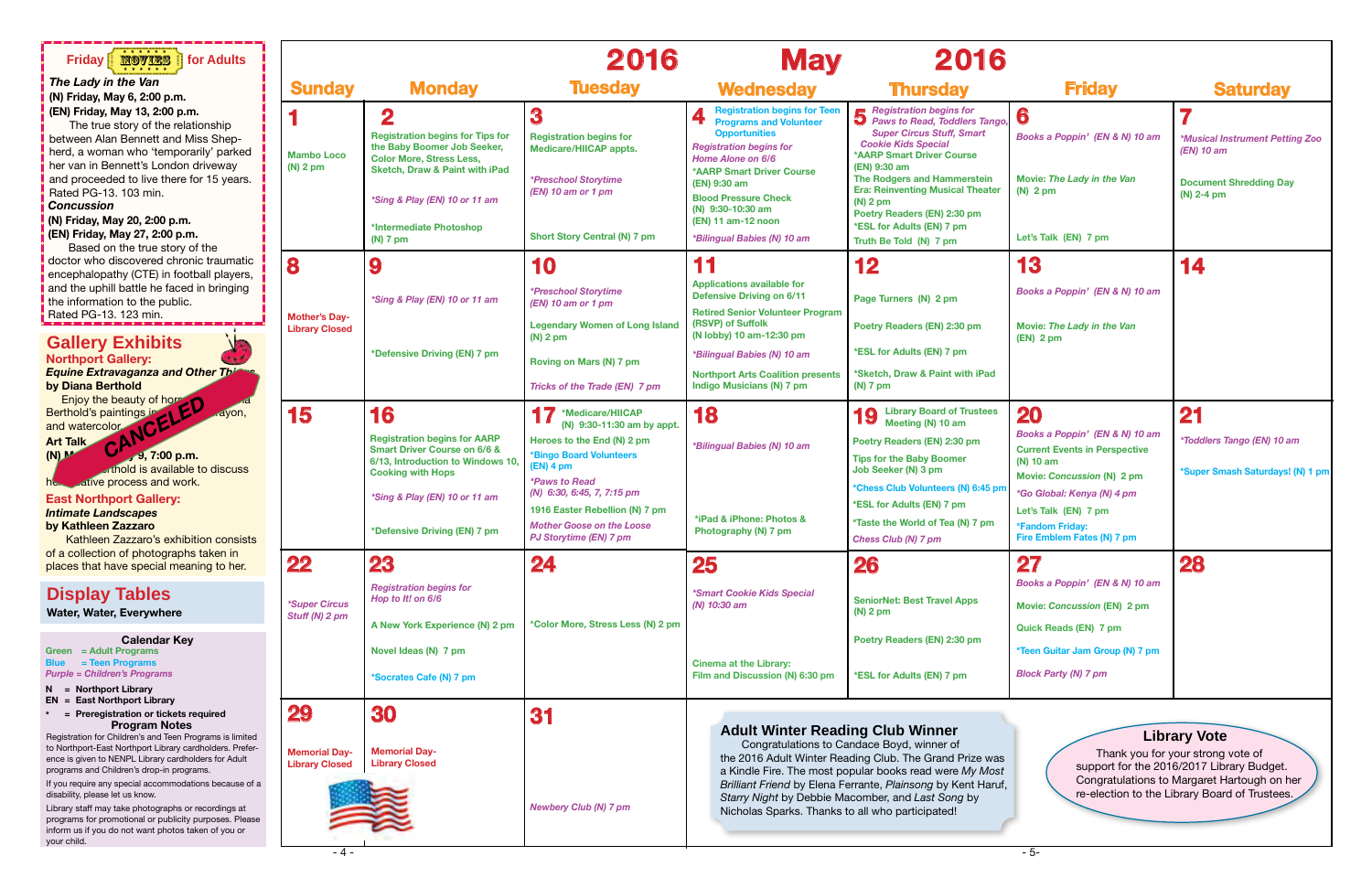- 6 -



# **FOR TEENS**

*Registration for Programs and Volunteer Opportunities begins May 4 at either building or online.*

# **Fandom Friday: Fire Emblem Fates**

**(N) Friday, May 20, 7:00-8:30 p.m.**

Join your fellow fandom fans in this special Fandom Friday dedicated to the Nintendo strategy RPG game Fire Emblem. (NENY838)

#### **Home Alone**

**(EN) Monday, June 6, 7:00-8:30 p.m. Students in grades 5 and up**

Home Alone is a program designed to help tweens and teens navigate situations that may occur between the time they arrive home from school and the time their parents return home from work. This fun, multi-media program is presented by staff from YDA, your local community youth agency. (NENY843)

# **Teen Volunteer Opportunities**

*Open to students in grades 7-12*

# **Chess Club Volunteers**



**(N) Thursday, May 19, 6:45-8:00 p.m.** Earn volunteer credit while you help

children learn how to play chess. A basic knowledge of the game is required for all volunteers. (NENY845)

### **Bingo Board Volunteers**

**(EN) Tuesday, May 17, 4:00-5:00 p.m.** Help create Bingo boards for a children's summer program. (NENY844)



### **Teen Guitar Jam Group**

**(N) Friday, May 27, 7:00-8:30 p.m.**

Are you learning to play the acoustic guitar? Bring your guitar and join fellow teen guitar players and share skills, songs, and stories. (NENY841)

#### **Socrates Cafe**

**(N) Monday, May 23, 7:00-8:00 p.m.**

**Planning on studying for the**  $TCD$  SAT or ACT this summer? Try ePrep, a Library database that offers

Come share your thoughts on various topics and thought-provoking questions guaranteed to blow your mind! Food for thought (refreshments) will be served. (NENY840)

#### **Super Smash Saturdays! (N) Saturday, May 21, 1:00-2:30 p.m.**



Join your friends in this Super Smash Brothers Wii U competition. Prizes will be awarded to the top three players. (NENY839)

# **Teen Writers Workshop**

**Open to students in grades 8-12**

**(N) Friday, June 3, 7:30-8:45 p.m.**

Do you love to write? Join fellow writers to discuss your ideas and get feedback on your work. New members are welcome. (NENY842)

#### **Paws to Read (N) Tuesday, May 17**

*Children in grades 1-5* Read to a certified therapy dog!

These dogs love to listen to kids practice reading aloud. Children can choose a book from the Library's collection, or bring a book from home. Registration begins May 5. Choose one 15-minute session:

 **6:30-6:45 p.m.** (NENJ825) **7:00-7:15 p.m.** (NENJ827) **6:45-7:00 p.m.** (NENJ826) **7:15-7:30 p.m.** (NENJ828)

#### $\sqrt[n]{\Lambda}$  (N) Thursday, May 19, 7:00 p.m. *Children in grades 3-6*

#### **Musical Instrument Petting Zoo (EN) Saturday, May 7, 10:00 a.m.**

*Children 3-5 years with adult; siblings welcome* Through a grant from

the Staller Center for the Arts, children can touch and play wind, string, and brass instruments from Stony Brook University. (40 min.) Registration is underway. (NENJ821)

#### $\sqrt[m]{\ }$  (N) Friday, May 27, 7:00 p.m. *Children 1-4 years with adult; siblings welcome*

# **FOR CHILDREN**



online video-based test preparation courses for the SAT, PSAT, ACT, PLAN, and SSAT. ePrep is designed to help students of all ability levels reach their educational goals by offering expert instruction in a way that is engaging, convenient, and student-adaptable. Visit **www.nenpl.org**  and click on Online Research or ask a Teen Librarian for assistance.

Do you read *Bicycling*, *Girls Life*, *Runner's World, Seventeen*, and/or *Sports Illustrated*? Flipster is a

digital magazine collection that provides access to hundreds of magazines on your smartphone, iPad, or other tablet. Start reading current and back issues of these magazines today by visiting **www.nenpl.org** or asking a Teen Librarian for assistance.

# Featured Online Library Resources



# **FOR CHILDREN**



# **Smart Cookie Kids Special**

#### **(N) Wednesday, May 25, 10:30 a.m.**

*Children 2-4 years with adult; siblings welcome* Help spark your child's curiosity in this fun and engaging hands-on program that explores literature, music, art, and math concepts. (45 min.) Registration begins May 5. (NENJ836)

#### **Super Circus Stuff**

**(N) Sunday, May 22, 2:00 p.m.** *Children in grades K-5;* 

*adults and siblings welcome*

Enjoy professional circus routines up close and personal: juggling, plate spinning, wire walking, boomerangs, and much more. (45 min.) Registration begins May 5. (NENJ835)



## **Toddlers Tango**

#### **(EN) Saturday, May 21, 10:00 a.m.**

*Children 2-4 years with adult; siblings welcome* Clap your hands and stomp your feet in this highenergy music and movement program. (45 min.) Registration begins May 5. (NENJ834)

# **Books a Poppin'**

*Children birth-5 years with adult; siblings welcome*

We'll read stories, sing songs, share rhymes and fingerplays, and have fun in this interactive program for families. (30 min.) No registration required, however space is limited.

Playing chess can help children enhance their creativity, improve their power of concentration, develop and expand critical thinking skills, and boost memory and retention. Join us and have some fun, improve your game, and practice good sportsmanship! (45 min.) No registration required, however space is limited.



Children learn to use their minds as well as their muscles while having fun building with blocks and playing with other children. (45 min.) No registration required, however space is limited.

# $\frac{1}{\alpha \cos \beta}$  **Newbery Club**

### $\sqrt[M]{n}$  (N) Tuesday, May 31, 7:00 p.m.

*Children in grades 4 and up*

**(EN & N) Fridays, May 6, 13, 20, 27, 10:00 a.m. drop in**

> Be the first to read advance copies of new books and participate in informal book discussions. The club meets monthly through January 2017 when an election is held to determine which book the members think is the best of the year. New members are always welcome. (60 min.) No registration required.

# **Go Global: Kenya**

**(N) Friday, May 20, 4:00 p.m.**

*Children in grades K-2*

 Travel to Africa's Great Lakes region through stories, music, games, and art! (45 min.) Registration is underway. (NENJ822)

#### **Home Alone**

#### **(EN) Monday, June 6, 7:00 p.m.**

*Children in grades 5 and up*

Home Alone is a program designed to help tweens and teens navigate situations that may occur between the time they arrive home from school and the time their parents return home from work. This fun, multimedia program is presented by staff from YDA, your local community youth agency. Registration begins May 4. (NENY843)



*Stop by the Library and pick up the May bookmark by Delanie Finnegan. A reading list compiled by Children's Librarians is on the back.* **Spot**



**HENGE** 

# **The Bookmark**

#### **Hop to It!**

#### **(N) Monday, June 6, 10:00 a.m.** *Children 4-6 years*

Participants will hear a story, make a



simple craft, and have the opportunity to learn about and interact with two friendly rabbits from the Suffolk County Farm. (45 min.) Registration begins May 23. (NENJ839)

**(EN) Tuesday, May 10, 7:00 p.m.** *Children in grades 3-6*

#### **Tricks of the Trade drop in**

Discover the secrets behind baffling illusions and meet other kids who love magic in our monthly magic club. If you'd like, bring in a magic trick and get performance tips from a professional magician. (45 min.) No registration required—just appear at the door!

#### **(EN) Tuesday, May 17, 7:00 p.m.**

*Children birth-5 years with adult; siblings welcome*

#### **Mother Goose on the Loose PJ Storytime drop in**

You are sure to recognize some old favorites in this interactive family storytime with nursery rhymes, fingerplays, movement, and music. (30 min.) No registration required, however space is limited.

# $\frac{\sum\limits_{\text{dro}}\sum\limits_{\text{r}}\sum\limits_{\text{dro}}\sum\limits_{\text{dro}}\sum\limits_{\text{dro}}\sum\limits_{\text{dro}}\sum\limits_{\text{dro}}\sum\limits_{\text{dro}}\sum\limits_{\text{dro}}\sum\limits_{\text{dro}}\sum\limits_{\text{dro}}\sum\limits_{\text{dro}}\sum\limits_{\text{dro}}\sum\limits_{\text{dro}}\sum\limits_{\text{dro}}\sum\limits_{\text{dro}}\sum\limits_{\text{dro}}\sum\limits_{\text{dro}}\sum\limits_{\text{dro}}\sum\limits_{\text{dro$

 Thank you to the 94 young citizens who proudly exercised their right to vote in the annual **Kids Cast a Vote.** The winning title for Favorite Presidential Election Book was *Duck for President* by Doreen Cronin.